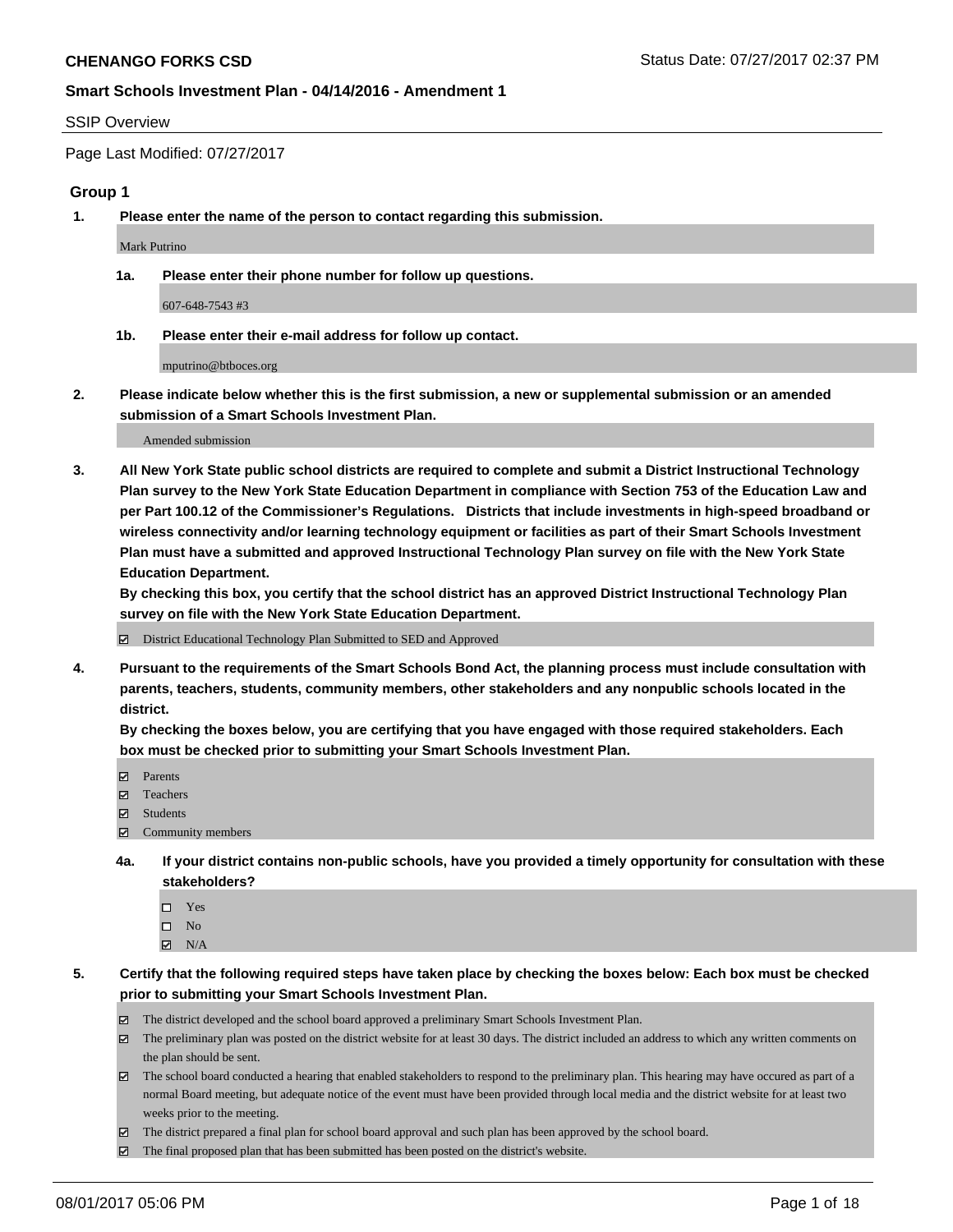#### SSIP Overview

Page Last Modified: 07/27/2017

**5a. Please upload the proposed Smart Schools Investment Plan (SSIP) that was posted on the district's website, along with any supporting materials. Note that this should be different than your recently submitted Educational Technology Survey. The Final SSIP, as approved by the School Board, should also be posted on the website and remain there during the course of the projects contained therein.**

CFCSD Smart Bond Presentation Ammendment 4132017.pptx

**5b. Enter the webpage address where the final Smart Schools Investment Plan is posted. The Plan should remain posted for the life of the included projects.**

www.cforks.org

**6. Please enter an estimate of the total number of students and staff that will benefit from this Smart Schools Investment Plan based on the cumulative projects submitted to date.**

1,700

**7. An LEA/School District may partner with one or more other LEA/School Districts to form a consortium to pool Smart Schools Bond Act funds for a project that meets all other Smart School Bond Act requirements. Each school district participating in the consortium will need to file an approved Smart Schools Investment Plan for the project and submit a signed Memorandum of Understanding that sets forth the details of the consortium including the roles of each respective district.**

 $\Box$  The district plans to participate in a consortium to partner with other school district(s) to implement a Smart Schools project.

**8. Please enter the name and 6-digit SED Code for each LEA/School District participating in the Consortium.**

| <b>Partner LEA/District</b> | <b>ISED BEDS Code</b> |
|-----------------------------|-----------------------|
| (No Response)               | (No Response)         |

**9. Please upload a signed Memorandum of Understanding with all of the participating Consortium partners.**

(No Response)

**10. Your district's Smart Schools Bond Act Allocation is:**

\$1,662,216

**11. Enter the budget sub-allocations by category that you are submitting for approval at this time. If you are not budgeting SSBA funds for a category, please enter 0 (zero.) If the value entered is \$0, you will not be required to complete that survey question.**

|                                              | Sub-<br>Allocations |
|----------------------------------------------|---------------------|
| <b>School Connectivity</b>                   | $\overline{0}$      |
| <b>Connectivity Projects for Communities</b> | $\overline{0}$      |
| Classroom Technology                         | 0                   |
| Pre-Kindergarten Classrooms                  | $\mathbf 0$         |
| Replace Transportable Classrooms             | $\Omega$            |
| <b>High-Tech Security Features</b>           | $\overline{0}$      |
| Totals:                                      | 0                   |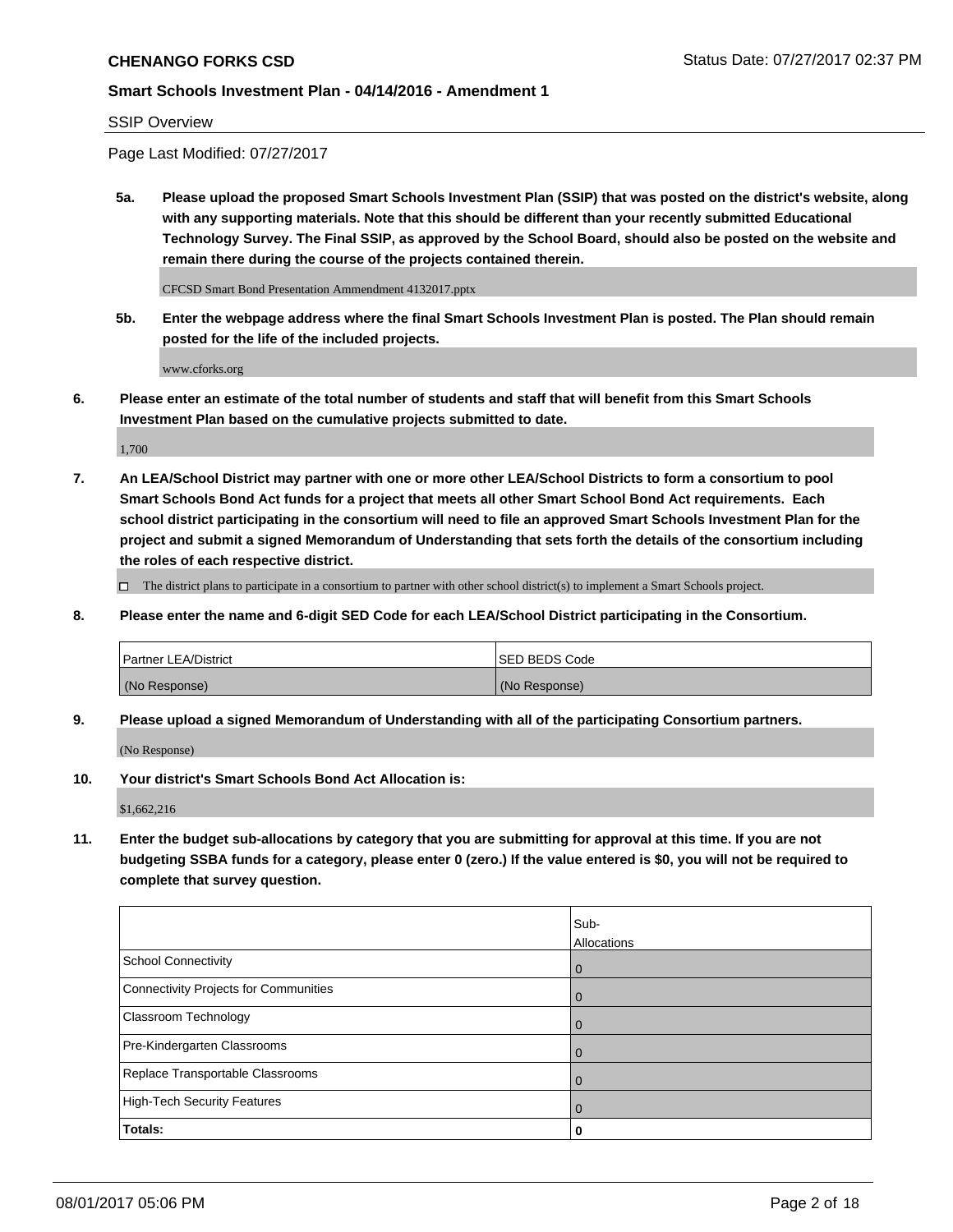#### School Connectivity

Page Last Modified: 05/05/2017

# **Group 1**

- **1. In order for students and faculty to receive the maximum benefit from the technology made available under the Smart Schools Bond Act, their school buildings must possess sufficient connectivity infrastructure to ensure that devices can be used during the school day. Smart Schools Investment Plans must demonstrate that:**
	- **sufficient infrastructure that meets the Federal Communications Commission's 100 Mbps per 1,000 students standard currently exists in the buildings where new devices will be deployed, or**
	- **is a planned use of a portion of Smart Schools Bond Act funds, or**
	- **is under development through another funding source.**

**Smart Schools Bond Act funds used for technology infrastructure or classroom technology investments must increase the number of school buildings that meet or exceed the minimum speed standard of 100 Mbps per 1,000 students and staff within 12 months. This standard may be met on either a contracted 24/7 firm service or a "burstable" capability. If the standard is met under the burstable criteria, it must be:**

**1. Specifically codified in a service contract with a provider, and**

**2. Guaranteed to be available to all students and devices as needed, particularly during periods of high demand, such as computer-based testing (CBT) periods.**

**Please describe how your district already meets or is planning to meet this standard within 12 months of plan submission.**

(No Response)

- **1a. If a district believes that it will be impossible to meet this standard within 12 months, it may apply for a waiver of this requirement, as described on the Smart Schools website. The waiver must be filed and approved by SED prior to submitting this survey.**
	- By checking this box, you are certifying that the school district has an approved waiver of this requirement on file with the New York State Education Department.

#### **2. Connectivity Speed Calculator (Required)**

|                         | l Number of<br><b>Students</b> | Multiply by<br>100 Kbps | Divide by 1000   Current Speed<br>to Convert to<br>Required<br>l Speed in Mb | in Mb            | Expected<br>Speed to be<br>Attained Within Required<br>12 Months | <b>Expected Date</b><br>When<br>Speed Will be<br><b>Met</b> |
|-------------------------|--------------------------------|-------------------------|------------------------------------------------------------------------------|------------------|------------------------------------------------------------------|-------------------------------------------------------------|
| <b>Calculated Speed</b> | (No<br>Response)               | (No Response)           | (No<br>Response)                                                             | (No<br>Response) | (No<br>Response)                                                 | l (No<br>Response)                                          |

# **3. Describe how you intend to use Smart Schools Bond Act funds for high-speed broadband and/or wireless connectivity projects in school buildings.**

(No Response)

**4. Describe the linkage between the district's District Instructional Technology Plan and the proposed projects. (There should be a link between your response to this question and your response to Question 1 in Part E. Curriculum and Instruction "What are the district's plans to use digital connectivity and technology to improve teaching and learning?)**

(No Response)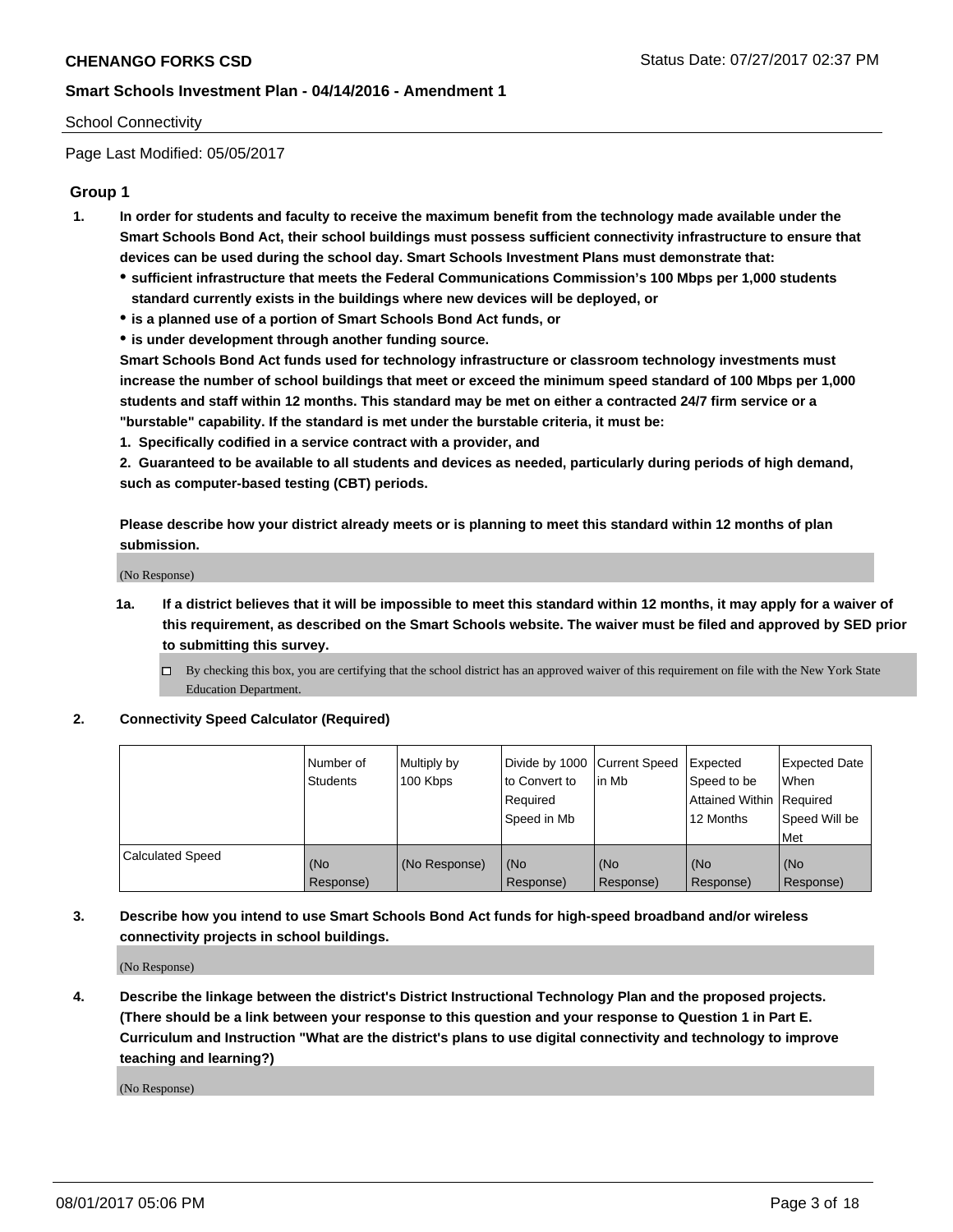#### School Connectivity

Page Last Modified: 05/05/2017

**5. If the district wishes to have students and staff access the Internet from wireless devices within the school building, or in close proximity to it, it must first ensure that it has a robust Wi-Fi network in place that has sufficient bandwidth to meet user demand.**

**Please describe how you have quantified this demand and how you plan to meet this demand.**

(No Response)

**6. As indicated on Page 5 of the guidance, the Office of Facilities Planning will have to conduct a preliminary review of all capital projects, including connectivity projects.**

**Please indicate on a separate row each project number given to you by the Office of Facilities Planning.**

| Project Number |  |
|----------------|--|
|                |  |
| (No Response)  |  |

**7. Certain high-tech security and connectivity infrastructure projects may be eligible for an expedited review process as determined by the Office of Facilities Planning.**

**Was your project deemed eligible for streamlined review?**

(No Response)

**8. Include the name and license number of the architect or engineer of record.**

| Name          | License Number |
|---------------|----------------|
| (No Response) | (No Response)  |

**9. If you are submitting an allocation for School Connectivity complete this table.**

**Note that the calculated Total at the bottom of the table must equal the Total allocation for this category that you entered in the SSIP Overview overall budget.** 

|                                            | Sub-          |
|--------------------------------------------|---------------|
|                                            | Allocation    |
| Network/Access Costs                       | (No Response) |
| Outside Plant Costs                        | (No Response) |
| School Internal Connections and Components | (No Response) |
| <b>Professional Services</b>               | (No Response) |
| Testing                                    | (No Response) |
| <b>Other Upfront Costs</b>                 | (No Response) |
| <b>Other Costs</b>                         | (No Response) |
| Totals:                                    | 0             |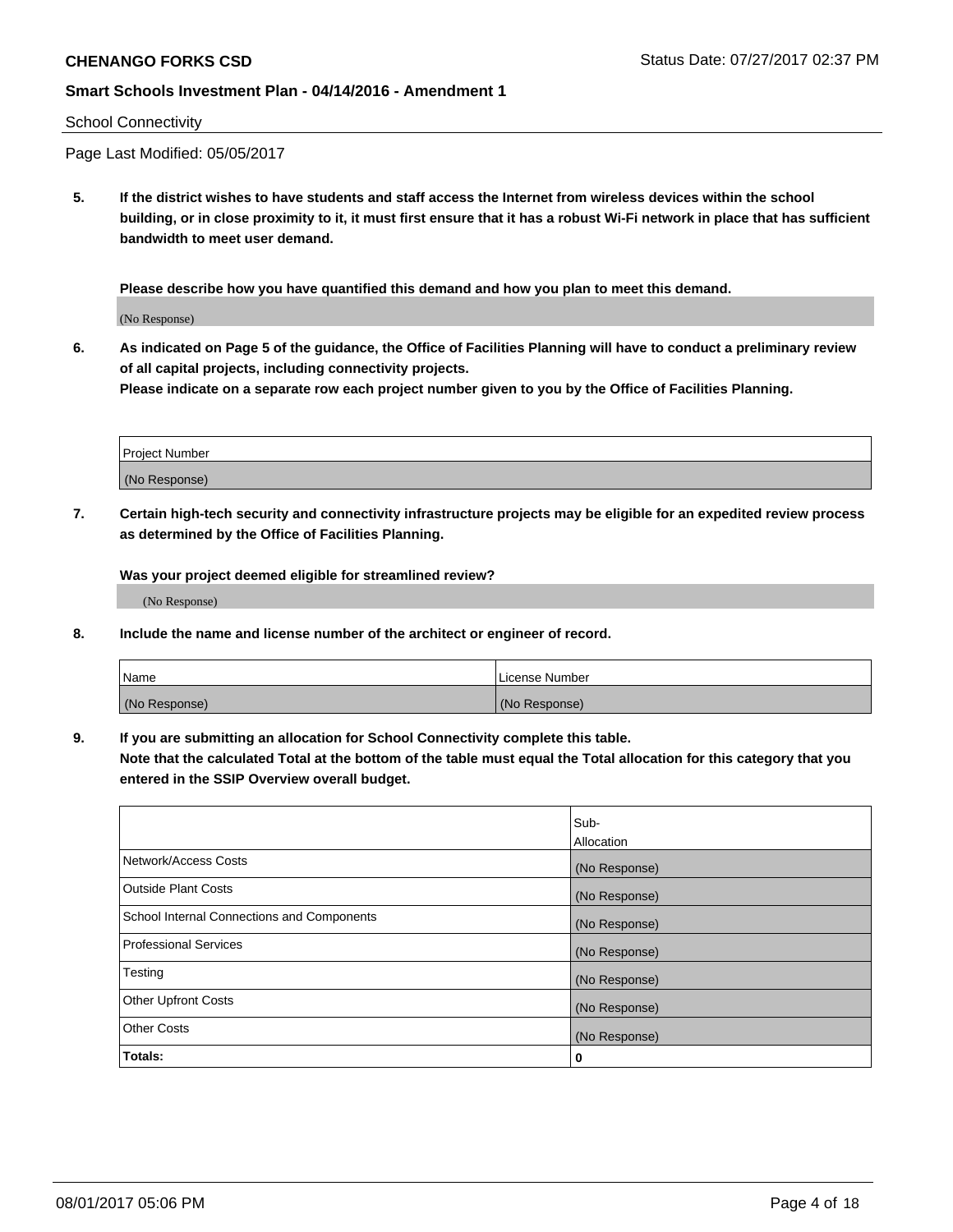#### School Connectivity

Page Last Modified: 05/05/2017

**10. Please detail the type, quantity, per unit cost and total cost of the eligible items under each sub-category. This is especially important for any expenditures listed under the "Other" category. All expenditures must be eligible for tax-exempt financing to be reimbursed through the SSBA. Sufficient detail must be provided so that we can verify this is the case. If you have any questions, please contact us directly through smartschools@nysed.gov. NOTE: Wireless Access Points should be included in this category, not under Classroom Educational Technology, except those that will be loaned/purchased for nonpublic schools.**

| Select the allowable expenditure | Item to be purchased | Quantity      | Cost per Item | <b>Total Cost</b> |
|----------------------------------|----------------------|---------------|---------------|-------------------|
| type.                            |                      |               |               |                   |
| Repeat to add another item under |                      |               |               |                   |
| each type.                       |                      |               |               |                   |
| (No Response)                    | (No Response)        | (No Response) | (No Response) | (No Response)     |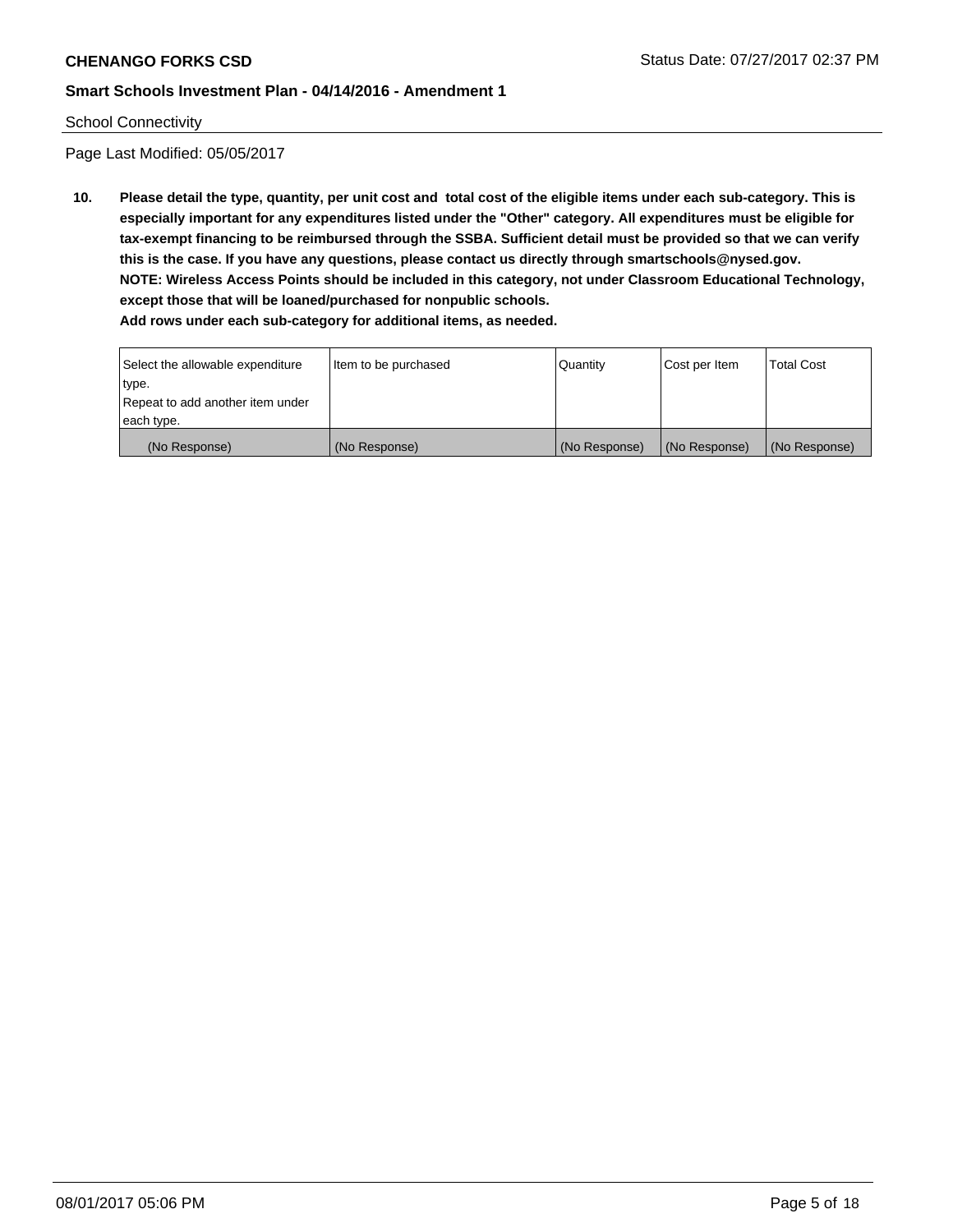Community Connectivity (Broadband and Wireless)

Page Last Modified: 05/05/2017

#### **Group 1**

**1. Describe how you intend to use Smart Schools Bond Act funds for high-speed broadband and/or wireless connectivity projects in the community.**

(No Response)

**2. Please describe how the proposed project(s) will promote student achievement and increase student and/or staff access to the Internet in a manner that enhances student learning and/or instruction outside of the school day and/or school building.**

(No Response)

**3. Community connectivity projects must comply with all the necessary local building codes and regulations (building and related permits are not required prior to plan submission).**

 $\Box$  I certify that we will comply with all the necessary local building codes and regulations.

**4. Please describe the physical location of the proposed investment.**

(No Response)

**5. Please provide the initial list of partners participating in the Community Connectivity Broadband Project, along with their Federal Tax Identification (Employer Identification) number.**

| <b>Project Partners</b> | Federal ID#     |
|-------------------------|-----------------|
| (No Response)           | l (No Response) |

**6. If you are submitting an allocation for Community Connectivity, complete this table. Note that the calculated Total at the bottom of the table must equal the Total allocation for this category that you entered in the SSIP Overview overall budget.**

|                                    | Sub-Allocation |
|------------------------------------|----------------|
| Network/Access Costs               | (No Response)  |
| Outside Plant Costs                | (No Response)  |
| <b>Tower Costs</b>                 | (No Response)  |
| <b>Customer Premises Equipment</b> | (No Response)  |
| <b>Professional Services</b>       | (No Response)  |
| Testing                            | (No Response)  |
| <b>Other Upfront Costs</b>         | (No Response)  |
| <b>Other Costs</b>                 | (No Response)  |
| Totals:                            | 0              |

**7. Please detail the type, quantity, per unit cost and total cost of the eligible items under each sub-category. This is especially important for any expenditures listed under the "Other" category. All expenditures must be capital-bond eligible to be reimbursed through the SSBA. If you have any questions, please contact us directly through smartschools@nysed.gov.**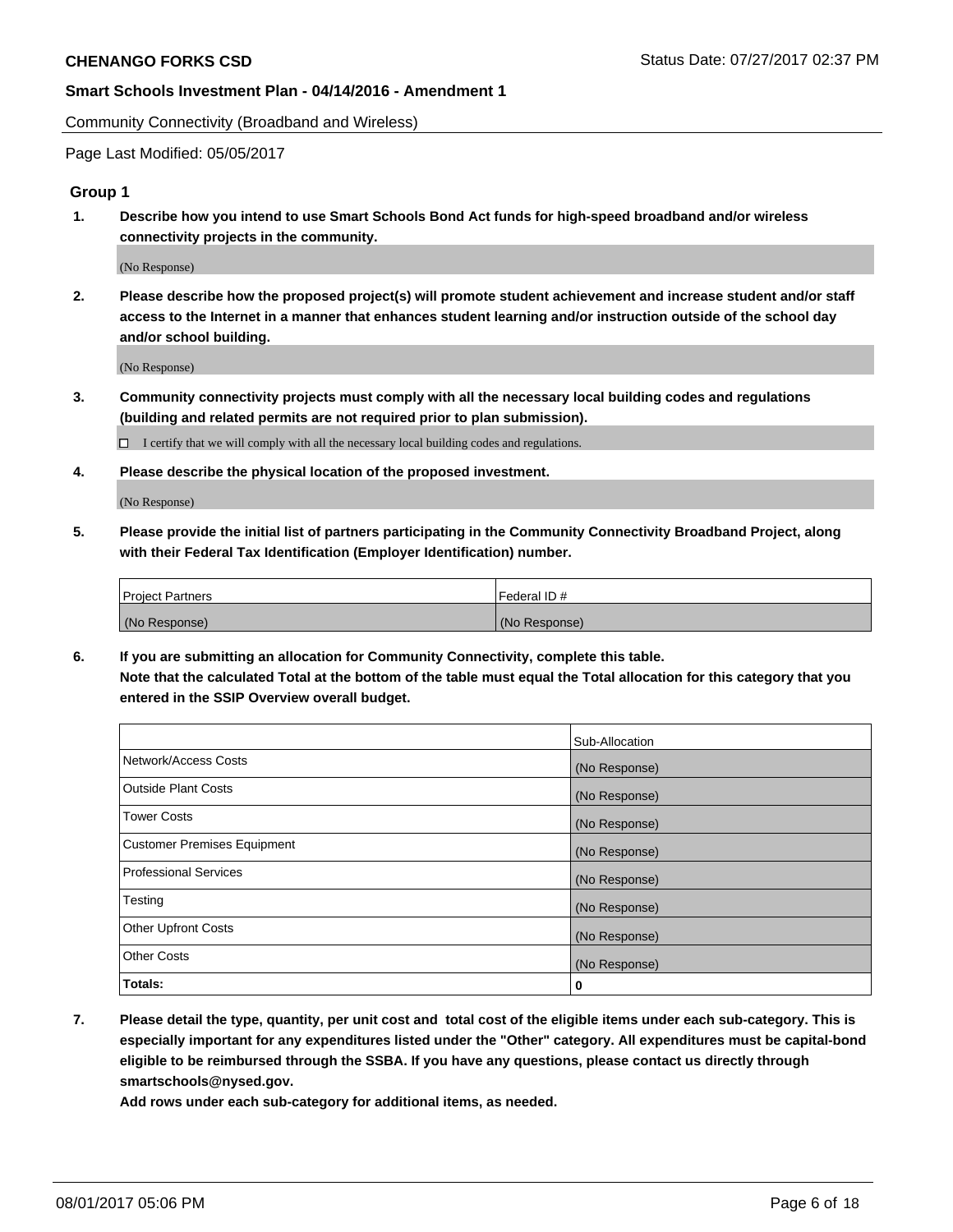Community Connectivity (Broadband and Wireless)

Page Last Modified: 05/05/2017

| Select the allowable expenditure<br>type.<br>Repeat to add another item under | Item to be purchased | Quantity      | Cost per Item | <b>Total Cost</b> |
|-------------------------------------------------------------------------------|----------------------|---------------|---------------|-------------------|
| each type.                                                                    |                      |               |               |                   |
| (No Response)                                                                 | (No Response)        | (No Response) | (No Response) | (No Response)     |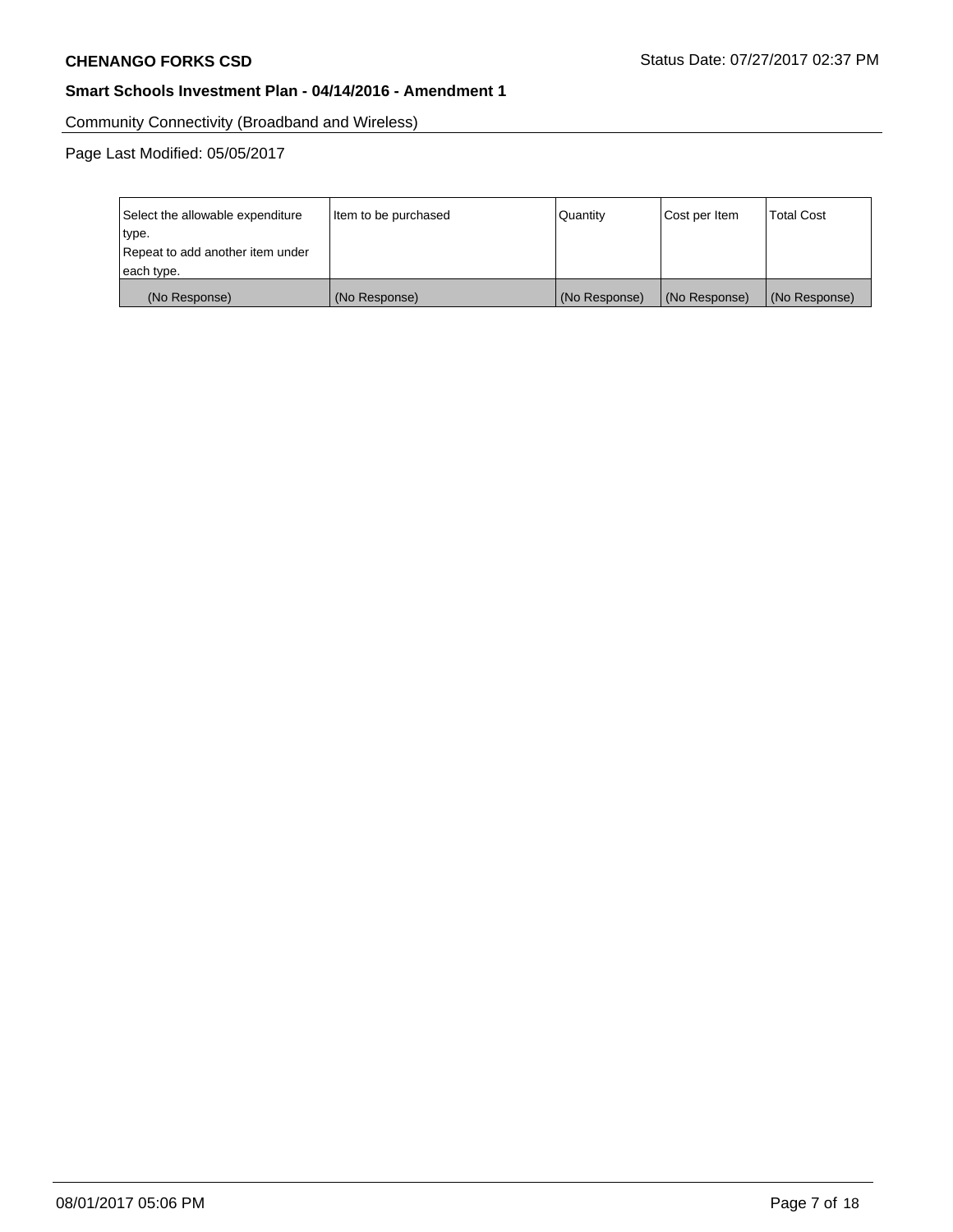# Classroom Learning Technology

Page Last Modified: 05/05/2017

# **Questions**

**1. In order for students and faculty to receive the maximum benefit from the technology made available under the Smart Schools Bond Act, their school buildings must possess sufficient connectivity infrastructure to ensure that devices can be used during the school day. Smart Schools Investment Plans must demonstrate that sufficient infrastructure that meets the Federal Communications Commission's 100 Mbps per 1,000 students standard currently exists in the buildings where new devices will be deployed, or is a planned use of a portion of Smart Schools Bond Act funds, or is under development through another funding source.**

**Smart Schools Bond Act funds used for technology infrastructure or classroom technology investments must increase the number of school buildings that meet or exceed the minimum speed standard of 100 Mbps per 1,000 students and staff within 12 months. This standard may be met on either a contracted 24/7 firm service or a "burstable" capability. If the standard is met under the burstable criteria, it must be:**

- **1. Specifically codified in a service contract with a provider, and**
- **2. Guaranteed to be available to all students and devices as needed, particularly during periods of high demand, such as computer-based testing (CBT) periods.**

**Please describe how your district already meets or is planning to meet this standard within 12 months of plan submission.**

(No Response)

- **1a. If a district believes that it will be impossible to meet this standard within 12 months, it may apply for a waiver of this requirement, as described on the Smart Schools website. The waiver must be filed and approved by SED prior to submitting this survey.**
	- $\Box$  By checking this box, you are certifying that the school district has an approved waiver of this requirement on file with the New York State Education Department.

#### **2. Connectivity Speed Calculator (Required)**

|                         | l Number of<br>Students | Multiply by<br>100 Kbps | Divide by 1000   Current Speed<br>to Convert to<br>Required<br>Speed in Mb | l in Mb          | Expected<br>Speed to be<br>Attained Within Required<br>12 Months | <b>Expected Date</b><br>When<br>Speed Will be<br>Met |
|-------------------------|-------------------------|-------------------------|----------------------------------------------------------------------------|------------------|------------------------------------------------------------------|------------------------------------------------------|
| <b>Calculated Speed</b> | (No<br>Response)        | (No Response)           | (No<br>Response)                                                           | (No<br>Response) | (No<br>Response)                                                 | (No<br>Response)                                     |

**3. If the district wishes to have students and staff access the Internet from wireless devices within the school building, or in close proximity to it, it must first ensure that it has a robust Wi-Fi network in place that has sufficient bandwidth to meet user demand.**

**Please describe how you have quantified this demand and how you plan to meet this demand.**

(No Response)

**4. All New York State public school districts are required to complete and submit an Instructional Technology Plan survey to the New York State Education Department in compliance with Section 753 of the Education Law and per Part 100.12 of the Commissioner's Regulations.**

**Districts that include educational technology purchases as part of their Smart Schools Investment Plan must have a submitted and approved Instructional Technology Plan survey on file with the New York State Education Department.**

 $\Box$  By checking this box, you are certifying that the school district has an approved Instructional Technology Plan survey on file with the New York State Education Department.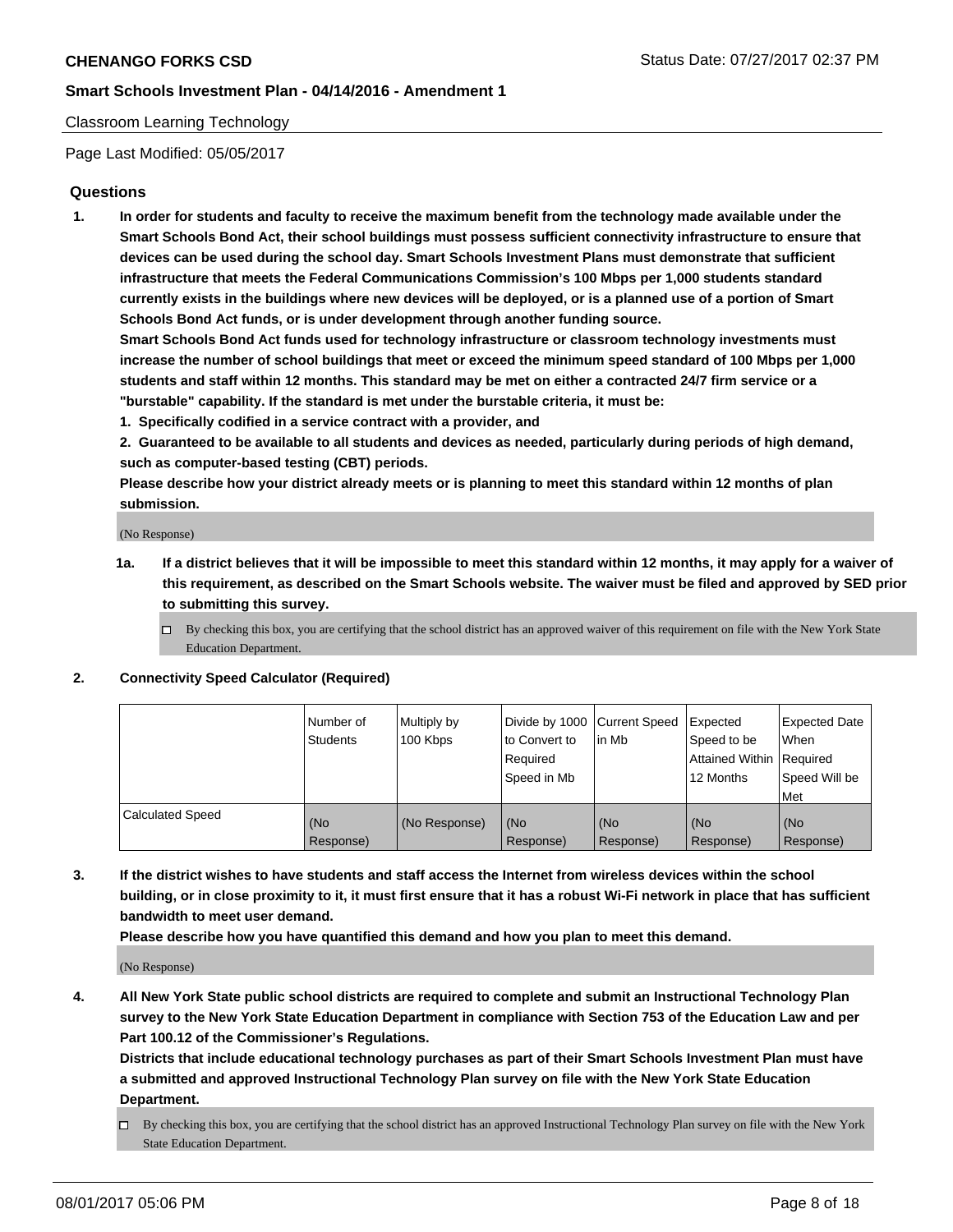# Classroom Learning Technology

Page Last Modified: 05/05/2017

**5. Describe the devices you intend to purchase and their compatibility with existing or planned platforms or systems. Specifically address the adequacy of each facility's electrical, HVAC and other infrastructure necessary to install and support the operation of the planned technology.**

(No Response)

- **6. Describe how the proposed technology purchases will:**
	- **> enhance differentiated instruction;**
	- **> expand student learning inside and outside the classroom;**
	- **> benefit students with disabilities and English language learners; and**
	- **> contribute to the reduction of other learning gaps that have been identified within the district.**

**The expectation is that districts will place a priority on addressing the needs of students who struggle to succeed in a rigorous curriculum. Responses in this section should specifically address this concern and align with the district's Instructional Technology Plan (in particular Question 2 of E. Curriculum and Instruction: "Does the district's instructional technology plan address the needs of students with disabilities to ensure equitable access to instruction, materials and assessments?" and Question 3 of the same section: "Does the district's instructional technology plan address the provision of assistive technology specifically for students with disabilities to ensure access to and participation in the general curriculum?"**

(No Response)

**7. Where appropriate, describe how the proposed technology purchases will enhance ongoing communication with parents and other stakeholders and help the district facilitate technology-based regional partnerships, including distance learning and other efforts.**

(No Response)

**8. Describe the district's plan to provide professional development to ensure that administrators, teachers and staff can employ the technology purchased to enhance instruction successfully.**

**Note: This response should be aligned and expanded upon in accordance with your district's response to Question 1 of F. Professional Development of your Instructional Technology Plan: "Please provide a summary of professional development offered to teachers and staff, for the time period covered by this plan, to support technology to enhance teaching and learning. Please include topics, audience and method of delivery within your summary."**

(No Response)

- **9. Districts must contact the SUNY/CUNY teacher preparation program that supplies the largest number of the district's new teachers to request advice on innovative uses and best practices at the intersection of pedagogy and educational technology.**
	- By checking this box, you certify that you have contacted the SUNY/CUNY teacher preparation program that supplies the largest number of your new teachers to request advice on these issues.
	- **9a. Please enter the name of the SUNY or CUNY Institution that you contacted.**

(No Response)

**9b. Enter the primary Institution phone number.**

(No Response)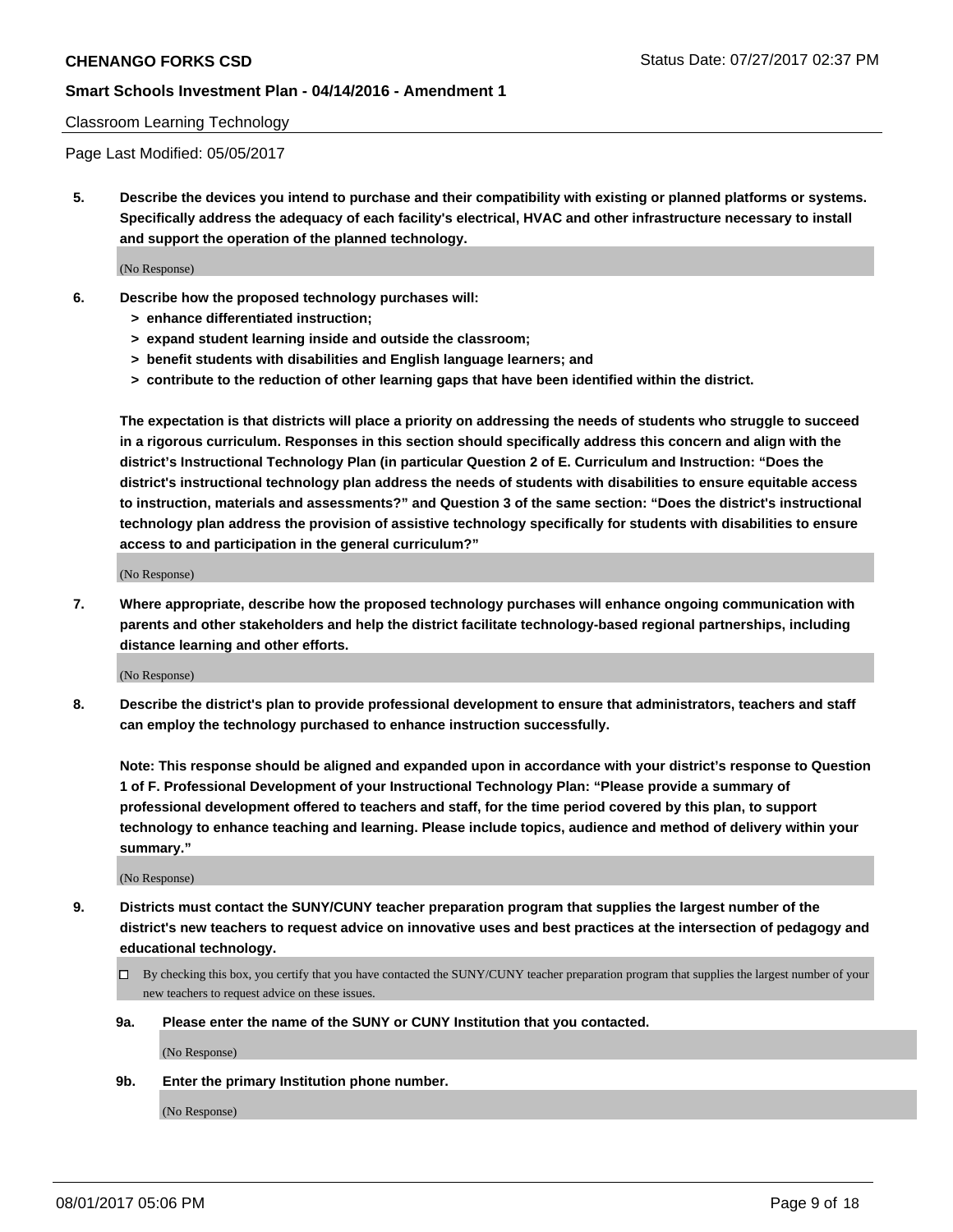Classroom Learning Technology

Page Last Modified: 05/05/2017

**9c. Enter the name of the contact person with whom you consulted and/or will be collaborating with on innovative uses of technology and best practices.**

(No Response)

**10. A district whose Smart Schools Investment Plan proposes the purchase of technology devices and other hardware must account for nonpublic schools in the district.**

**Are there nonpublic schools within your school district?**

Yes

 $\square$  No

**11. Nonpublic Classroom Technology Loan Calculator**

**The Smart Schools Bond Act provides that any Classroom Learning Technology purchases made using Smart Schools funds shall be lent, upon request, to nonpublic schools in the district. However, no school district shall be required to loan technology in amounts greater than the total obtained and spent on technology pursuant to the Smart Schools Bond Act and the value of such loan may not exceed the total of \$250 multiplied by the nonpublic school enrollment in the base year at the time of enactment.**

**See:**

**http://www.p12.nysed.gov/mgtserv/smart\_schools/docs/Smart\_Schools\_Bond\_Act\_Guidance\_04.27.15\_Final.pdf.**

|                                       | 1. Classroom   | l 2. Public   | 3. Nonpublic | l 4. Sum of | 15. Total Per                                                                                 | 6. Total       |
|---------------------------------------|----------------|---------------|--------------|-------------|-----------------------------------------------------------------------------------------------|----------------|
|                                       | Technology     | Enrollment    | Enrollment   | Public and  | Pupil Sub-                                                                                    | Nonpublic Loan |
|                                       | Sub-allocation | $(2014 - 15)$ | $(2014-15)$  | l Nonpublic | allocation                                                                                    | Amount         |
|                                       |                |               |              | Enrollment  |                                                                                               |                |
| Calculated Nonpublic Loan<br>  Amount |                |               |              |             | (No Response)   (No Response)   (No Response)   (No Response)   (No Response)   (No Response) |                |

**12. To ensure the sustainability of technology purchases made with Smart Schools funds, districts must demonstrate a long-term plan to maintain and replace technology purchases supported by Smart Schools Bond Act funds. This sustainability plan shall demonstrate a district's capacity to support recurring costs of use that are ineligible for Smart Schools Bond Act funding such as device maintenance, technical support, Internet and wireless fees, maintenance of hotspots, staff professional development, building maintenance and the replacement of incidental items. Further, such a sustainability plan shall include a long-term plan for the replacement of purchased devices and equipment at the end of their useful life with other funding sources.**

 $\Box$  By checking this box, you certify that the district has a sustainability plan as described above.

**13. Districts must ensure that devices purchased with Smart Schools Bond funds will be distributed, prepared for use, maintained and supported appropriately. Districts must maintain detailed device inventories in accordance with generally accepted accounting principles.**

By checking this box, you certify that the district has a distribution and inventory management plan and system in place.

**14. If you are submitting an allocation for Classroom Learning Technology complete this table. Note that the calculated Total at the bottom of the table must equal the Total allocation for this category that you entered in the SSIP Overview overall budget.**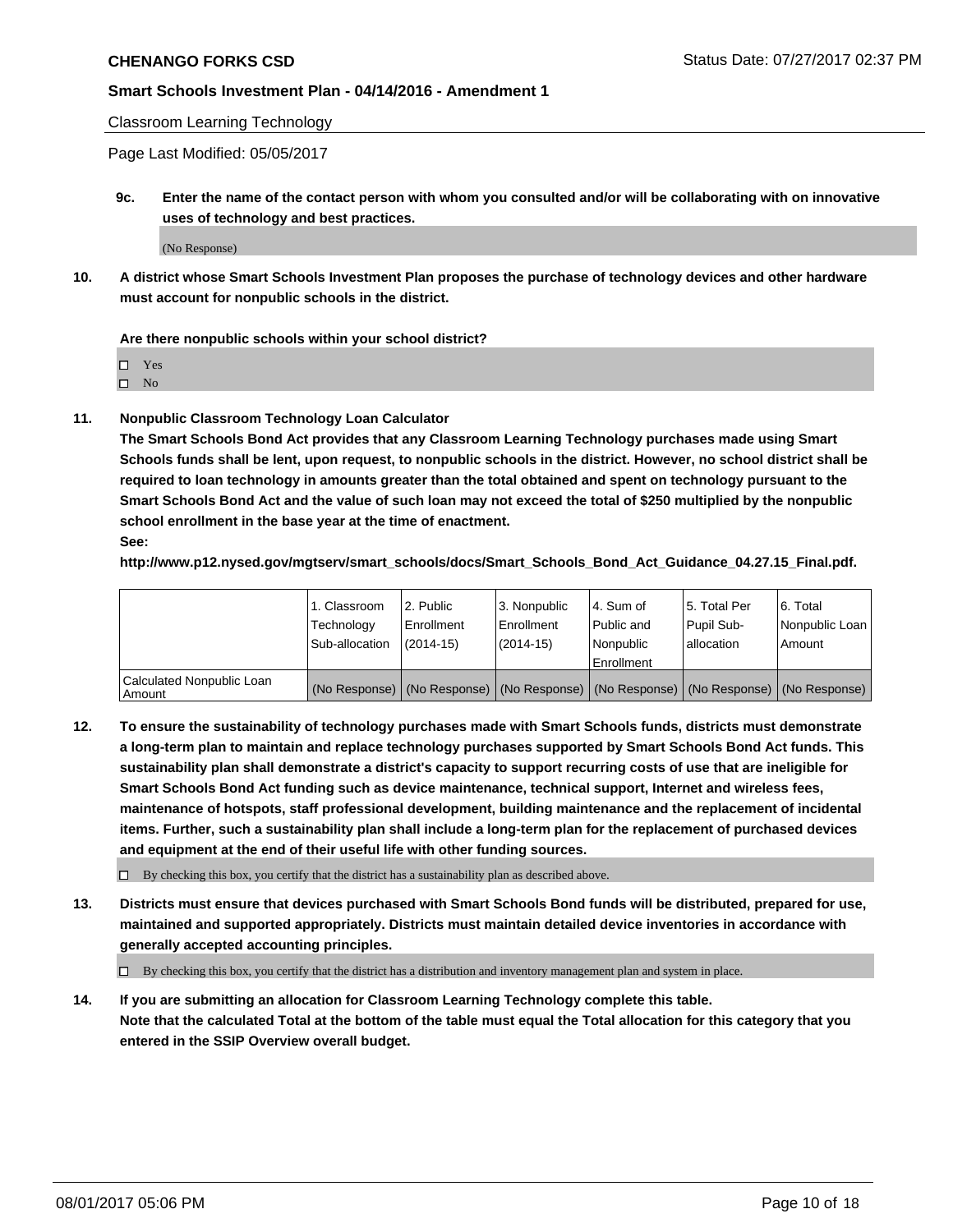# Classroom Learning Technology

Page Last Modified: 05/05/2017

|                          | Sub-Allocation |
|--------------------------|----------------|
| Interactive Whiteboards  | (No Response)  |
| Computer Servers         | (No Response)  |
| <b>Desktop Computers</b> | (No Response)  |
| <b>Laptop Computers</b>  | (No Response)  |
| <b>Tablet Computers</b>  | (No Response)  |
| <b>Other Costs</b>       | (No Response)  |
| Totals:                  | 0              |

**15. Please detail the type, quantity, per unit cost and total cost of the eligible items under each sub-category. This is especially important for any expenditures listed under the "Other" category. All expenditures must be capital-bond eligible to be reimbursed through the SSBA. If you have any questions, please contact us directly through smartschools@nysed.gov.**

**Please specify in the "Item to be Purchased" field which specific expenditures and items are planned to meet the district's nonpublic loan requirement, if applicable.**

**NOTE: Wireless Access Points that will be loaned/purchased for nonpublic schools should ONLY be included in this category, not under School Connectivity, where public school districts would list them.**

| Select the allowable expenditure<br>∣type. | Iltem to be Purchased | Quantity      | Cost per Item | <b>Total Cost</b> |
|--------------------------------------------|-----------------------|---------------|---------------|-------------------|
| Repeat to add another item under           |                       |               |               |                   |
| each type.                                 |                       |               |               |                   |
| (No Response)                              | (No Response)         | (No Response) | (No Response) | (No Response)     |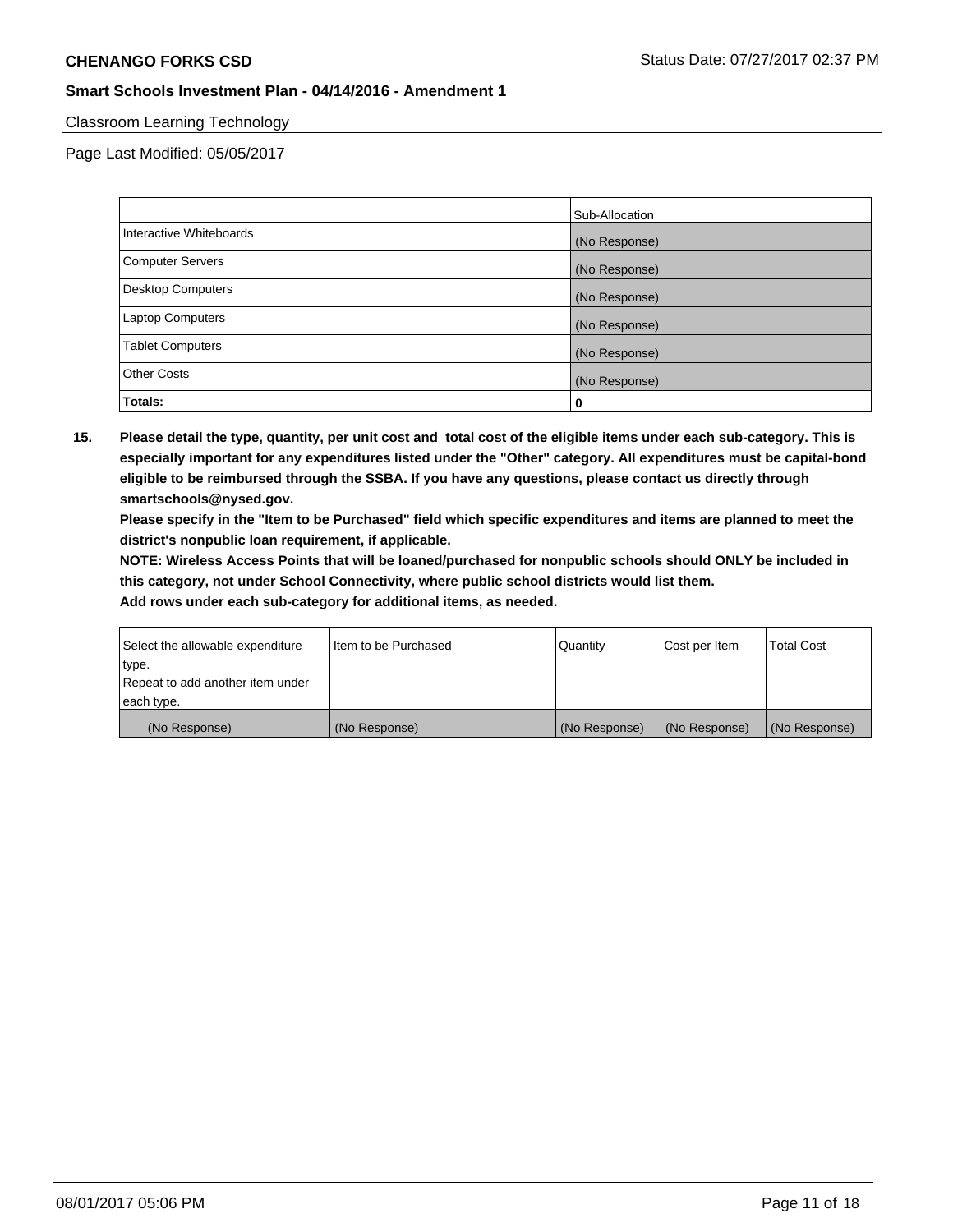#### Pre-Kindergarten Classrooms

Page Last Modified: 05/05/2017

#### **Group 1**

**1. Provide information regarding how and where the district is currently serving pre-kindergarten students and justify the need for additional space with enrollment projections over 3 years.**

(No Response)

- **2. Describe the district's plan to construct, enhance or modernize education facilities to accommodate prekindergarten programs. Such plans must include:**
	- **Specific descriptions of what the district intends to do to each space;**
	- **An affirmation that pre-kindergarten classrooms will contain a minimum of 900 square feet per classroom;**
	- **The number of classrooms involved;**
	- **The approximate construction costs per classroom; and**
	- **Confirmation that the space is district-owned or has a long-term lease that exceeds the probable useful life of the improvements.**

(No Response)

**3. Smart Schools Bond Act funds may only be used for capital construction costs. Describe the type and amount of additional funds that will be required to support ineligible ongoing costs (e.g. instruction, supplies) associated with any additional pre-kindergarten classrooms that the district plans to add.**

(No Response)

**4. All plans and specifications for the erection, repair, enlargement or remodeling of school buildings in any public school district in the State must be reviewed and approved by the Commissioner. Districts that plan capital projects using their Smart Schools Bond Act funds will undergo a Preliminary Review Process by the Office of Facilities Planning.**

**Please indicate on a separate row each project number given to you by the Office of Facilities Planning.**

| Project Number |  |
|----------------|--|
| (No Response)  |  |

**5. If you have made an allocation for Pre-Kindergarten Classrooms, complete this table. Note that the calculated Total at the bottom of the table must equal the Total allocation for this category that you entered in the SSIP Overview overall budget.**

| Totals:                                  | 0              |
|------------------------------------------|----------------|
| Other Costs                              | (No Response)  |
| Enhance/Modernize Educational Facilities | (No Response)  |
| Construct Pre-K Classrooms               | (No Response)  |
|                                          | Sub-Allocation |

**6. Please detail the type, quantity, per unit cost and total cost of the eligible items under each sub-category. This is especially important for any expenditures listed under the "Other" category. All expenditures must be capital-bond eligible to be reimbursed through the SSBA. If you have any questions, please contact us directly through smartschools@nysed.gov.**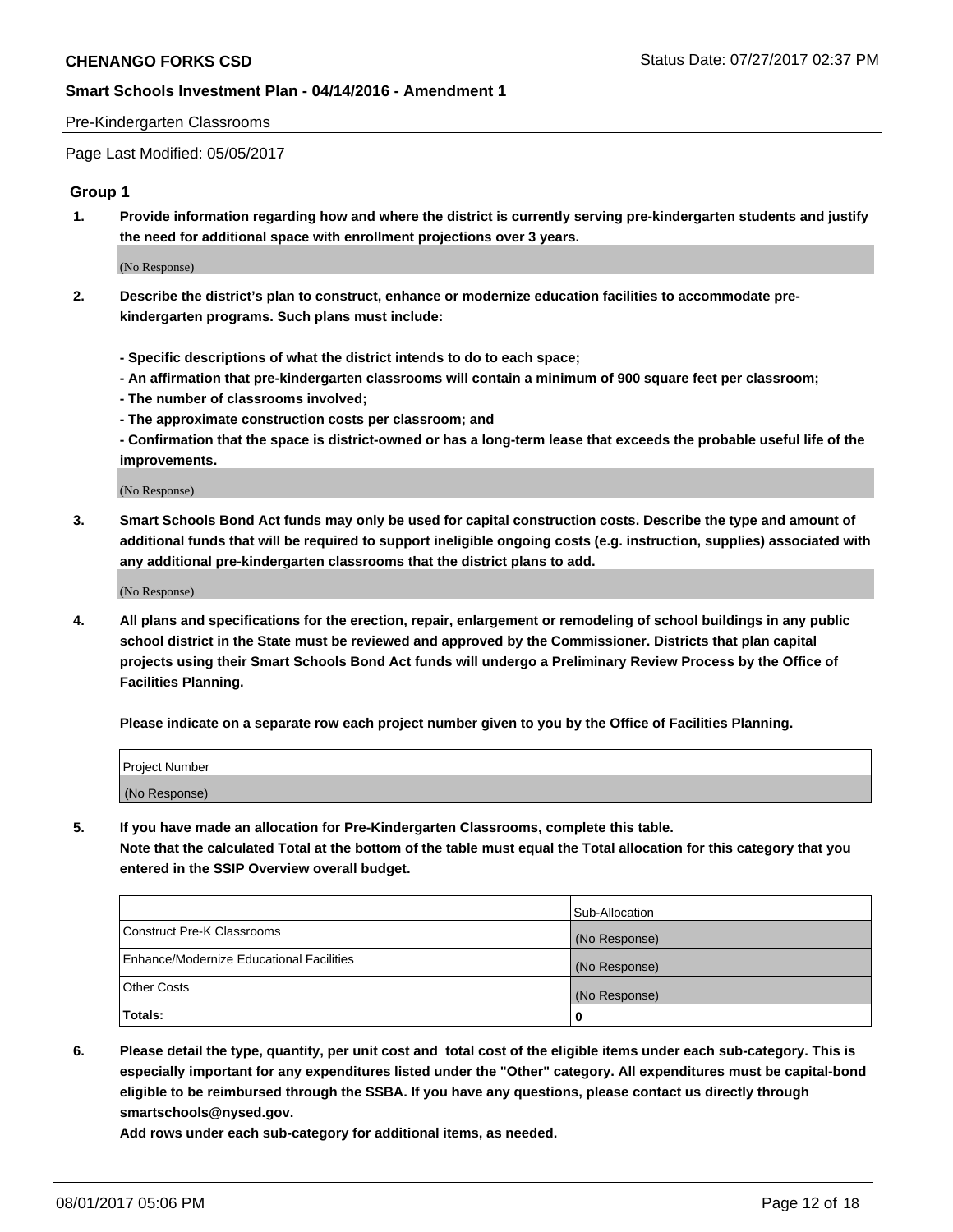# Pre-Kindergarten Classrooms

Page Last Modified: 05/05/2017

| Select the allowable expenditure | Item to be purchased | Quantity      | Cost per Item | <b>Total Cost</b> |
|----------------------------------|----------------------|---------------|---------------|-------------------|
| type.                            |                      |               |               |                   |
| Repeat to add another item under |                      |               |               |                   |
| each type.                       |                      |               |               |                   |
| (No Response)                    | (No Response)        | (No Response) | (No Response) | (No Response)     |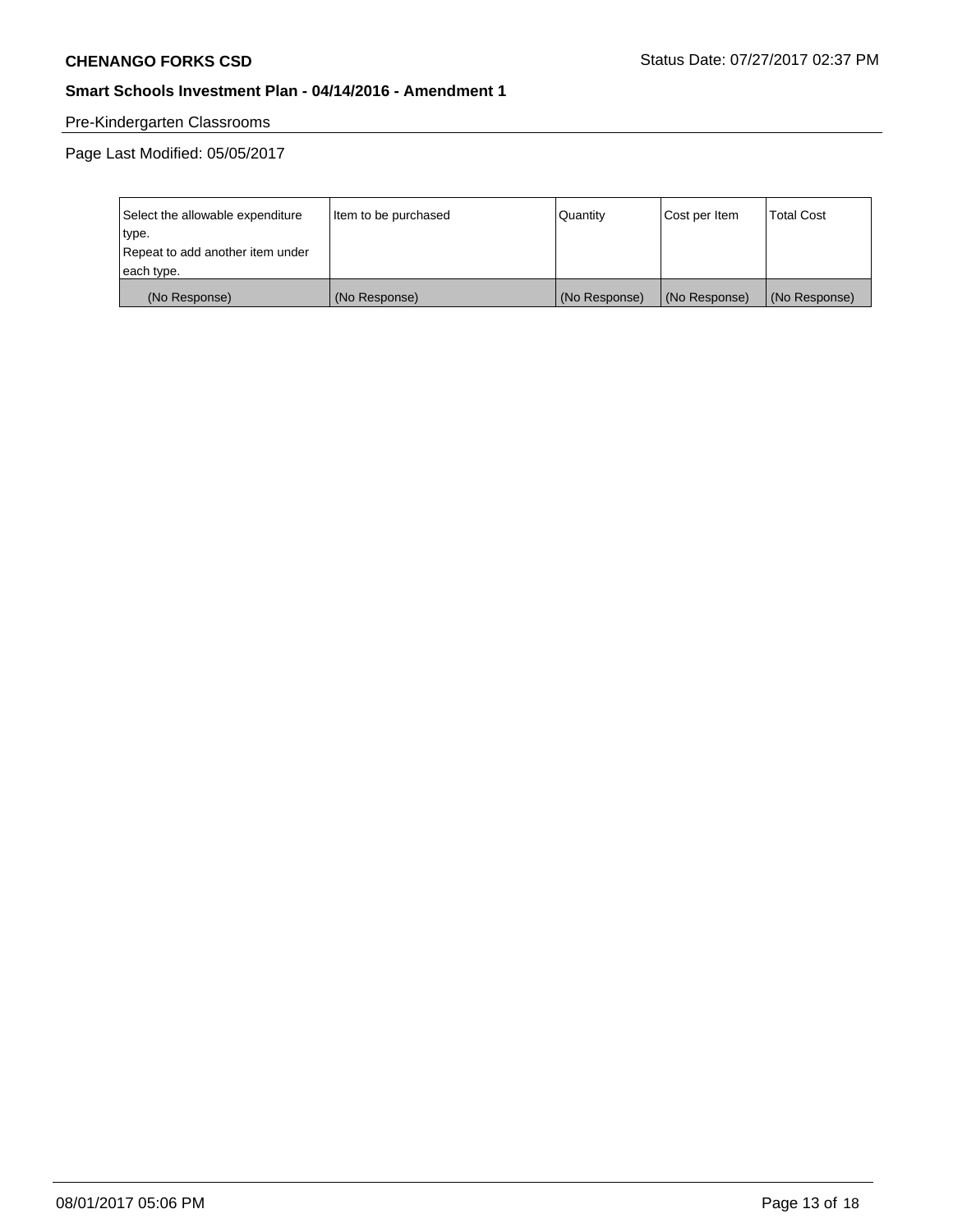Replace Transportable Classrooms

Page Last Modified: 05/05/2017

#### **Group 1**

**1. Describe the district's plan to construct, enhance or modernize education facilities to provide high-quality instructional space by replacing transportable classrooms.**

(No Response)

**2. All plans and specifications for the erection, repair, enlargement or remodeling of school buildings in any public school district in the State must be reviewed and approved by the Commissioner. Districts that plan capital projects using their Smart Schools Bond Act funds will undergo a Preliminary Review Process by the Office of Facilities Planning.**

**Please indicate on a separate row each project number given to you by the Office of Facilities Planning.**

| Project Number |  |
|----------------|--|
| (No Response)  |  |

**3. For large projects that seek to blend Smart Schools Bond Act dollars with other funds, please note that Smart Schools Bond Act funds can be allocated on a pro rata basis depending on the number of new classrooms built that directly replace transportable classroom units.**

**If a district seeks to blend Smart Schools Bond Act dollars with other funds describe below what other funds are being used and what portion of the money will be Smart Schools Bond Act funds.**

(No Response)

**4. If you have made an allocation for Replace Transportable Classrooms, complete this table. Note that the calculated Total at the bottom of the table must equal the Total allocation for this category that you entered in the SSIP Overview overall budget.**

|                                                | Sub-Allocation |
|------------------------------------------------|----------------|
| Construct New Instructional Space              | (No Response)  |
| Enhance/Modernize Existing Instructional Space | (No Response)  |
| Other Costs                                    | (No Response)  |
| Totals:                                        | $\Omega$       |

**5. Please detail the type, quantity, per unit cost and total cost of the eligible items under each sub-category. This is especially important for any expenditures listed under the "Other" category. All expenditures must be capital-bond eligible to be reimbursed through the SSBA. If you have any questions, please contact us directly through smartschools@nysed.gov.**

| Select the allowable expenditure | Item to be purchased | Quantity      | Cost per Item | <b>Total Cost</b> |
|----------------------------------|----------------------|---------------|---------------|-------------------|
| type.                            |                      |               |               |                   |
| Repeat to add another item under |                      |               |               |                   |
| each type.                       |                      |               |               |                   |
| (No Response)                    | (No Response)        | (No Response) | (No Response) | (No Response)     |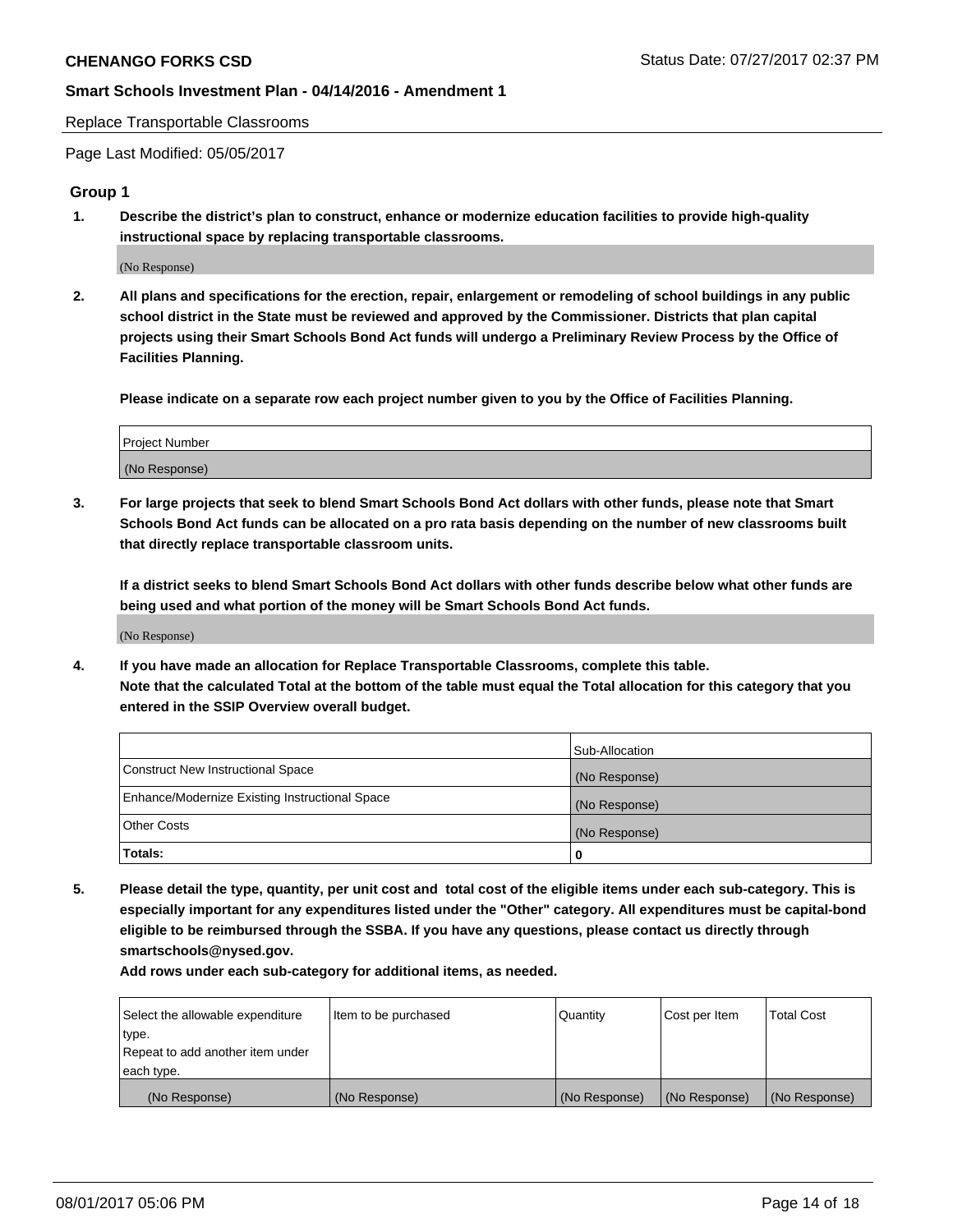#### High-Tech Security Features

Page Last Modified: 07/27/2017

# **Group 1**

**1. Describe how you intend to use Smart Schools Bond Act funds to install high-tech security features in school buildings and on school campuses.**

To expand security camera coverage both internally and externally, as well as eliminate "blind spots". The reason for the amendment is to replace the wireless locksets with an Emergency Notification System tied to the Public Address System district wide via 256 VoIP telephone stations, and provide exterior controlled entry to 45 doors at the Elementary, Middle, and High Schools. Previously interior wireless locksets were proposed for each classroom. However, each classroom already has secured hardware on each classroom door, hence wireless classroom access was removed. The districts focus for this amendment is to ensure all exterior doors are monitored and higher traffic doors have controlled badge access entry (45 doors). Existing classroom door secured hardware remains in place for lockdown. Implementing the VoIP will integrate the Districts telecommunication system with the automatic use of the paging system: with pre-recorded announcement instructions and procedures for building wide lock down situations, assistance required requests, hazardous spills, lost child, and teacher assist notifications. All 911 calls would trigger a pop-up message showing the extension and location the call was placed, along with an internal alert system immediately notifying key personnel in the event of a safety or security event. This will enhance District-wide communication in a timely and proactive manor.

**2. All plans and specifications for the erection, repair, enlargement or remodeling of school buildings in any public school district in the State must be reviewed and approved by the Commissioner. Districts that plan capital projects using their Smart Schools Bond Act funds will undergo a Preliminary Review Process by the Office of Facilities Planning.** 

**Please indicate on a separate row each project number given to you by the Office of Facilities Planning.**

# Project Number 030101067999004

- **3. Was your project deemed eligible for streamlined Review?**
	- □ Yes
	- $\nabla$  No
- **4. Include the name and license number of the architect or engineer of record.**

| Name                | License Number |
|---------------------|----------------|
| <b>Eric Sheffer</b> | 81621          |

**5. If you have made an allocation for High-Tech Security Features, complete this table. Note that the calculated Total at the bottom of the table must equal the Total allocation for this category that you entered in the SSIP Overview overall budget.**

|                                                      | Sub-Allocation |
|------------------------------------------------------|----------------|
| Capital-Intensive Security Project (Standard Review) | (No Response)  |
| Electronic Security System                           | 146,000        |
| <b>Entry Control System</b>                          | $-146,000$     |
| Approved Door Hardening Project                      | (No Response)  |
| <b>Other Costs</b>                                   | (No Response)  |
| Totals:                                              | $\bf{0}$       |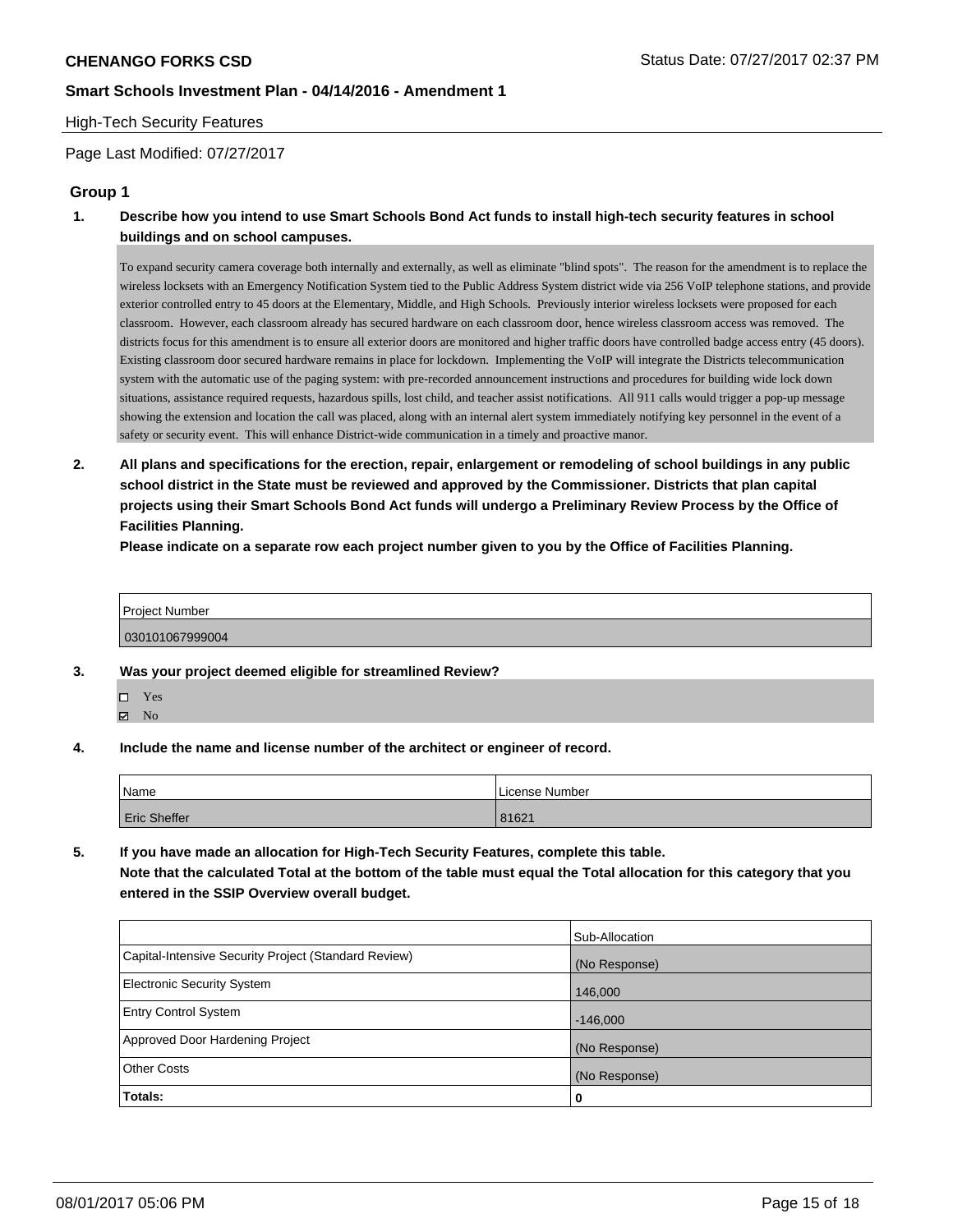# High-Tech Security Features

Page Last Modified: 07/27/2017

**6. Please detail the type, quantity, per unit cost and total cost of the eligible items under each sub-category. This is especially important for any expenditures listed under the "Other" category. All expenditures must be capital-bond eligible to be reimbursed through the SSBA. If you have any questions, please contact us directly through smartschools@nysed.gov.**

| Add rows under each sub-category for additional items, as needed. |  |  |
|-------------------------------------------------------------------|--|--|
|-------------------------------------------------------------------|--|--|

| Select the allowable expenditure<br>type.<br>Repeat to add another item under<br>each type.                               | Item to be purchased                                                                       | Quantity       | Cost per Item | <b>Total Cost</b> |
|---------------------------------------------------------------------------------------------------------------------------|--------------------------------------------------------------------------------------------|----------------|---------------|-------------------|
| <b>Entry Control System</b>                                                                                               | <b>ES Classroom Security Access -</b><br>wireless locksets                                 | $-82$          | 1,478         | $-121,196$        |
| <b>Entry Control System</b>                                                                                               | <b>MS Classroom Security Access -</b><br>wireless locksets                                 | $-48$          | 1,478         | $-70,944$         |
| <b>Entry Control System</b>                                                                                               | <b>HS Classroom Security Access -</b><br>wireless locksets                                 | $-60$          | 1,478         | $-88,680$         |
| <b>Entry Control System</b><br>ES Security Access to 14 exterior<br>doors with badge access control &<br>electronic latch |                                                                                            | 14             | 2,996         | 41,944            |
| <b>Entry Control System</b>                                                                                               | MS Security Access to 13 exterior<br>doors with badge access control &<br>electronic latch | 13             | 2,996         | 38,948            |
| <b>Entry Control System</b><br>HS Security Access to 18 exterior<br>doors with badge access control &<br>electronic latch |                                                                                            | 18             | 2,996         | 53,928            |
| <b>Electronic Security System</b>                                                                                         | Voice switches                                                                             | 8              | 2,013         | 16,104            |
| <b>Electronic Security System</b>                                                                                         | Installation                                                                               | 1              | 25,092        | 25,092            |
| <b>Electronic Security System</b>                                                                                         | Wiring                                                                                     | $\mathbf{1}$   | 9,907         | 9,907             |
| <b>Electronic Security System</b>                                                                                         | <b>Emergency Notification Software</b>                                                     | 1              | 3,355         | 3,355             |
| <b>Electronic Security System</b>                                                                                         | VoIP hand sets                                                                             | 256            | 251           | 64,336            |
| <b>Electronic Security System</b>                                                                                         | Licensing for each telephone extension<br>with voicemail                                   | 270            | 99            | 26,602            |
| <b>Electronic Security System</b>                                                                                         | Licensing for emergency notification<br>software                                           | $\overline{2}$ | 302           | 604               |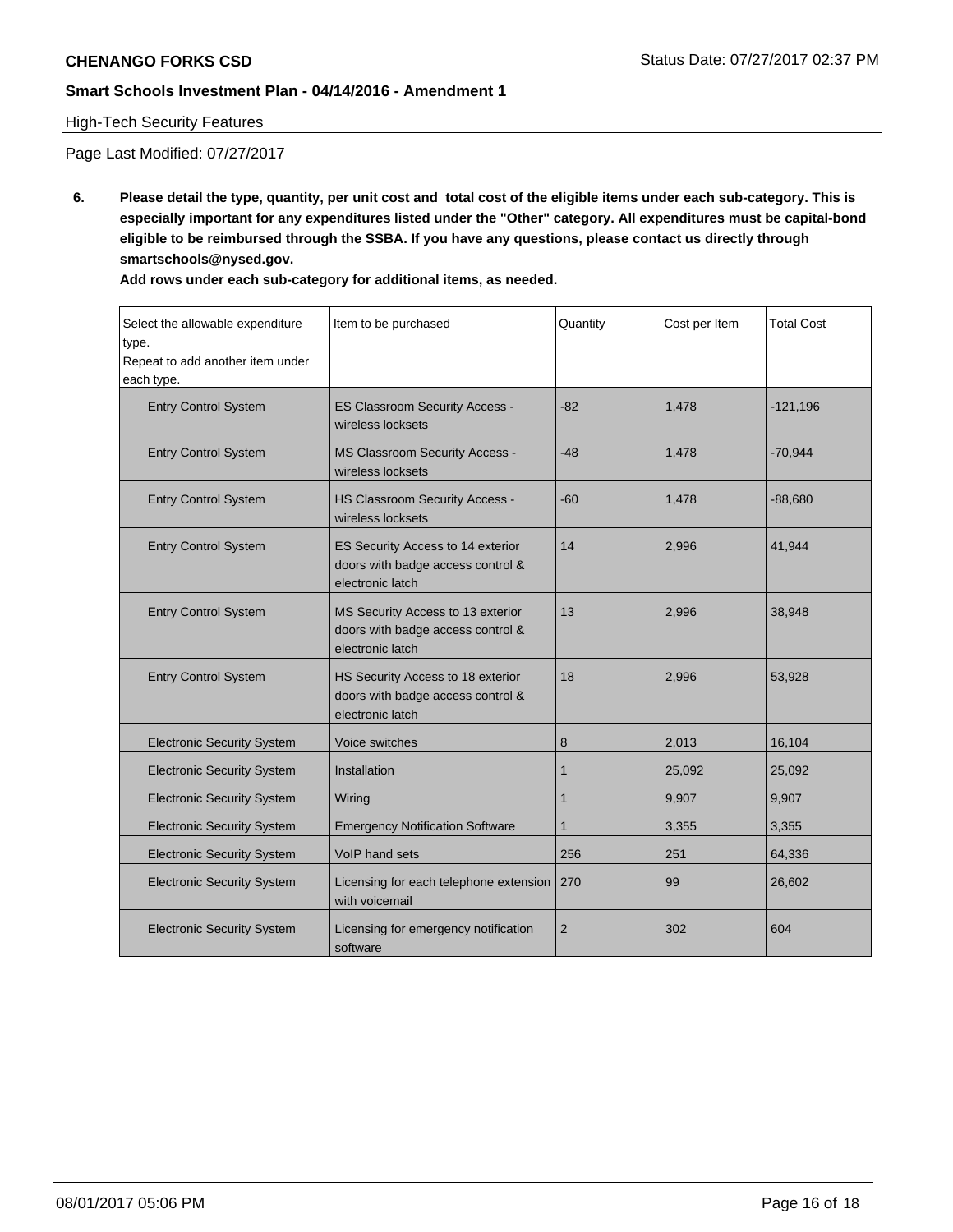Report

Page Last Modified: 07/27/2017